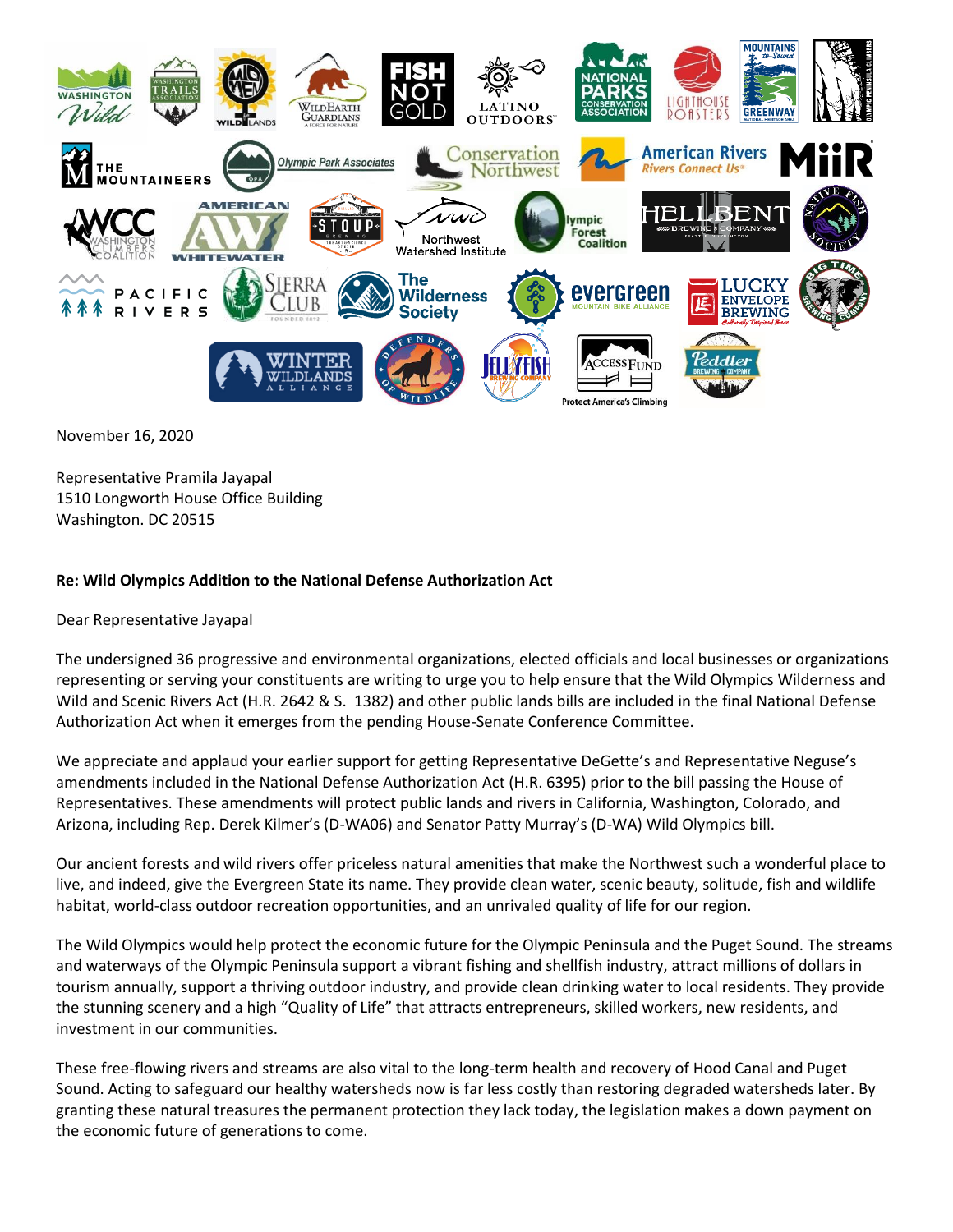The Wild Olympics is a balanced proposal built on feedback from local stakeholders over years of discussions. The legislation strikes a balance between providing lasting and durable protection for the remaining intact watersheds on the Olympic Peninsula while preserving and enhancing existing recreational access and ensuring no impact to current timber jobs. The proposal also takes preserving public access to trails and recreational destinations seriously. No existing roads are included in the proposed Wilderness and the proposal will not impact the current Forest Service decisionmaking process related to travel management.

That is why the legislation has garnered more than 800 local endorsements form conservation, recreation and wildlife groups, hunters and anglers, local businesses, elected officials, faith leaders, and other stakeholders. Several local Tribes have also formally endorsed the proposal because it has been written to protect their tribal treaty rights and protect the fish wildlife and natural resources that are essential to preserve their tribal lifeways. In addition, more than 21,000 individuals from Washington State have supported the proposal including more than 12,000 from the Olympic Peninsula alone.

America's public lands help define us as a nation. The proposals in these amendments, including Wild Olympics, are supported by Native American tribes, business owners, local elected officials, veterans, scientists, conservationists, outdoor recreationists and other local residents who are asking Congress to preserve access to the health and spiritual benefits of natural areas, safeguard clean water sources, and boost local recreation and tourism economies and attract businesses and skilled workers to our local communities.

Thank you for successfully championing the effort to see these important public land conservation measures voted into the National Defense Authorization Act to preserve these exceptional places as a natural legacy for future generations. I urge you to please fight to ensure these vital amendments remain part of the NDAA as it moves through the Conference Committee.

Sincerely,

Harry Romberg National Forest Committee Chair Sierra Club- Washington Chapter

Tom Uniack Executive Director Washington Wild

Hilary Eisen Policy Director Winter Wildlands Alliance

Dave Werntz Science and Conservation Director Conservation Northwest

James Moschella Policy and Planning Manager Washington Trails Association

Tim McNulty Vice President Olympic Parks Associates Iris Zacarías Washington State Program Coordinator Latino Outdoors

Joe Sambataro Northwest Regional Director Access Fund

Ashley Siple Board President Washington Climbers Coalition

Scott Underwood Director Olympic Peninsula Climbers

Annalise Wille Co-founder Women for Wild Lands

J. Michelle Swope Washington Regional Director Native Fish Society